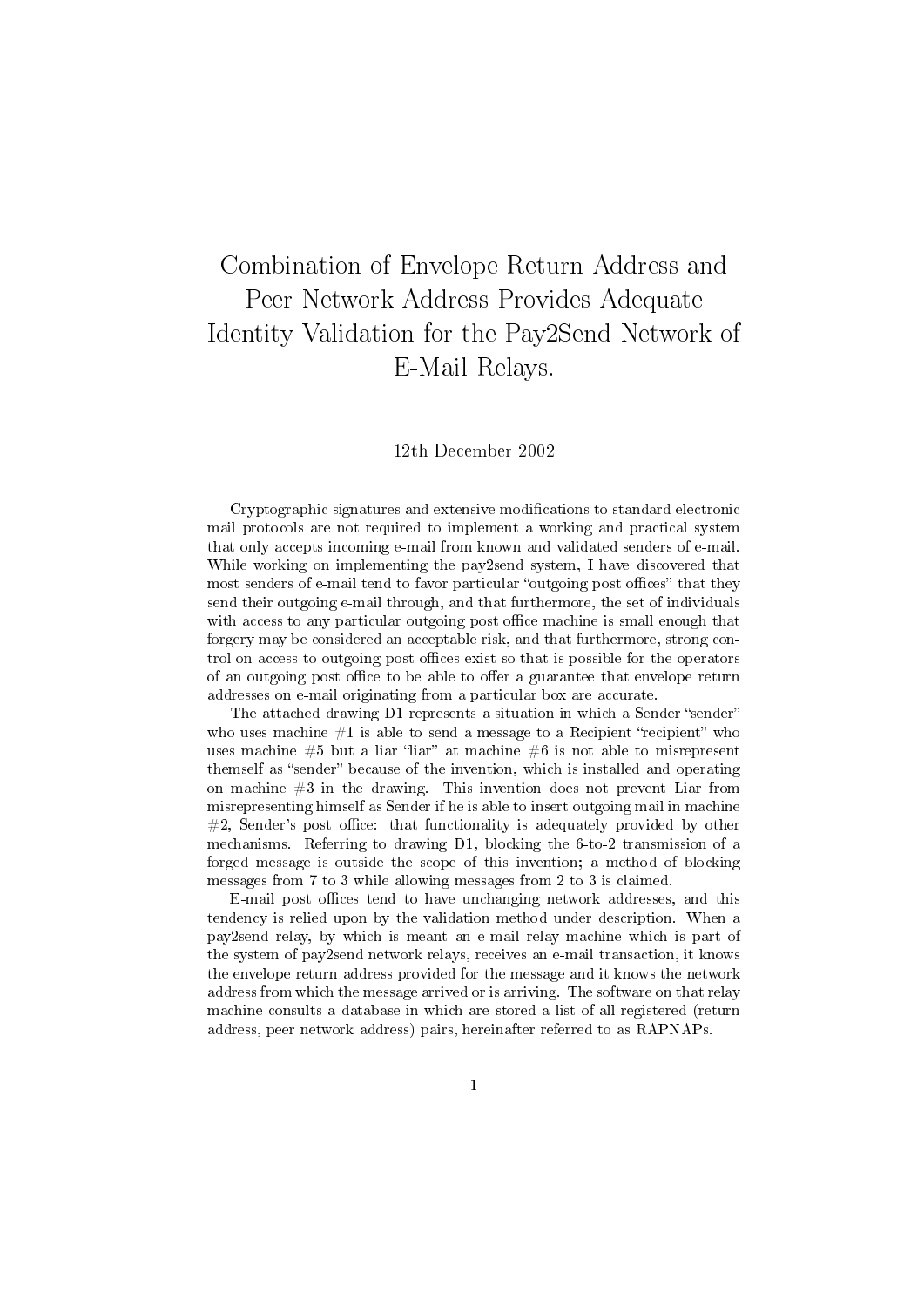If the RAPNAP formed by the data from the message under consideration appears in the database, the message is considered to be from a valid sender and processing of the message continues on a track towards the recipient. Otherwise, the message is deferred. the pay2send relay may store the RAPNAP in a second database, under a hard-to-guess key, and e-mail that key to the return address for possible return to register this new RAPNAP as valid.

# background and context about the pay2send relay system

The pay2send relay system is a system for limiting e-mail relaying to participating recipients, by allowing messages from "whitelisted" senders through, and also allowing messages from non-whitelisted senders through if the senders are willing to pay the recipient's receival fee. The pay2send system, which is under development by David Nicol's TipJar LLC, uses RAPNAPs to validate identities of e-mailsenders.

Claims:

- 1. The use of the combination of return address and peer network address (RAPNAP) to form a hard-to-forge identity key
- 2. Use of the above-described recognition method to automatically bill senders of e-mail, who have registed in advance, for use of a relay service.
- 3. use of the above-described recognition method to deny relay services to e-mail messages that do not come from verified sources

# How to set this up, in suffiecient detail for a competent practioner in the art of writing e-mail Mail Transfer Agent software to implement the invention:

the remote mail transfer agent (MTA) network address is available at the time of the connection made to transfer e-mail, and is also available afterwards, written into Received: lines in an e-mail header. The envelope return address is the first piece of data transferred when an e-mail message is transferred.

way 1: Create a MTA that checks a database of known senders and the relay machines they customarily use and issues temporary failure codes, refusing to accept messages until the senders validate themselves and have deposited money into the system to cover their relay bills.

way 2: Create an e-mail postprocessor or delivery agent that analyzes header lines provided by an existing MTA and relays or does not relay messages based on the pay2send criteria.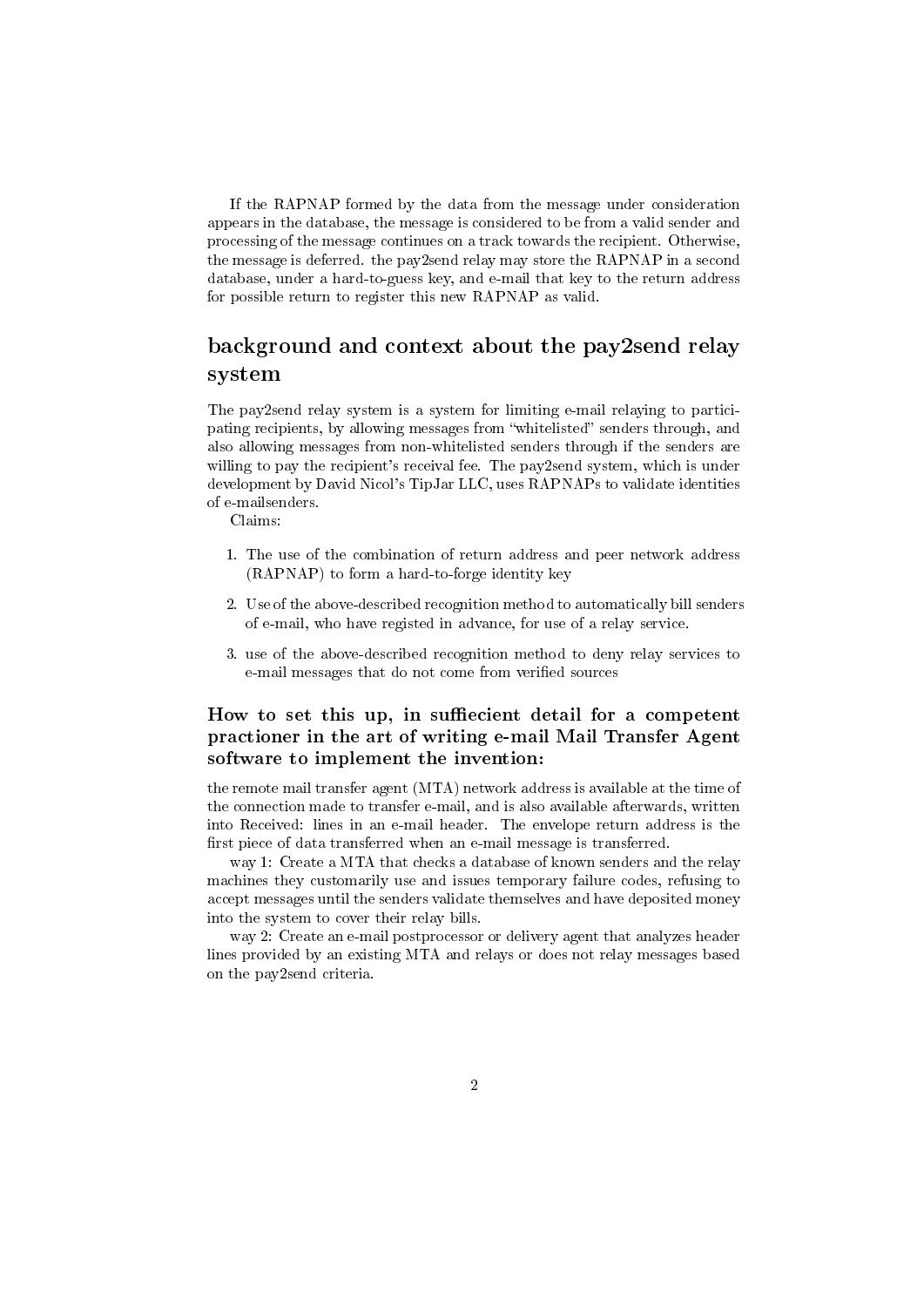#### sender thresholds and recipient fees

Each participating e-mail recipient in the pay2send system sets a fee that they require paid before they will receive an e-mail from a sender who is not on their whitelist. Each participating sender sets a threshold of what fee they will pay as a matter of course in sending messages. When the threshold is greater than the fee, and the sender has money on deposit in their pay2send account, the message is transferred and the pay2send money accounting system debits the sender and credits the recipient the recipient's fee. When the fee is too large, or the sender does not have funds in their pay2send account, the message gets deferred into the pay2send queue.

4. Claimed: the fee and threshold system described above

#### the pay2send queue

Pay2send relays store a queue of deferred e-mail. Each participant's incoming or outgoing messages waiting in it are called their incoming or outgoing queues. Participants are both recipients and senders.

Recipients can choose to inspect messages from their incoming queue, delete messages from their incoming queue, approve senders (or mailing lists) represented in their incoming queue, accept the offered fee for receiving a message from the incoming queue, all through a convenient user interface, such as an HTML form with a line on it for each message in the incoming queue and options concerning what to do with each message in a "select" input control.

Senders can choose to delete messages from their outgoing queue, agree to pay a fee higher than their usual threshold, by using a similar, or another part of the same, convenient user interface.

5. claimed: interfaces providing functionality listed above

#### the pay2send network

All the e-mail relays participating in the pay2send project will comprise the pay2send network.. They will communicate queued message information over to-be-determined internal communications channels and have secure channels to the central pay2send money accounting system. Also they will jointly maintain the global RAPNAP list.

6. Claimed: pay2send services may be distributed for high availability and high performance and administrative convenience.

7. Claimed: pay2send services for recipients at a particular e-mail domain may be provided on the e-mail post office machine that already handles the mailboxes for that e-mail domain

## the global RAPNAP list

to encourage participation in the pay2send project, pay2send will make the RAPNAP database available via unlistable DNS, using software similar to what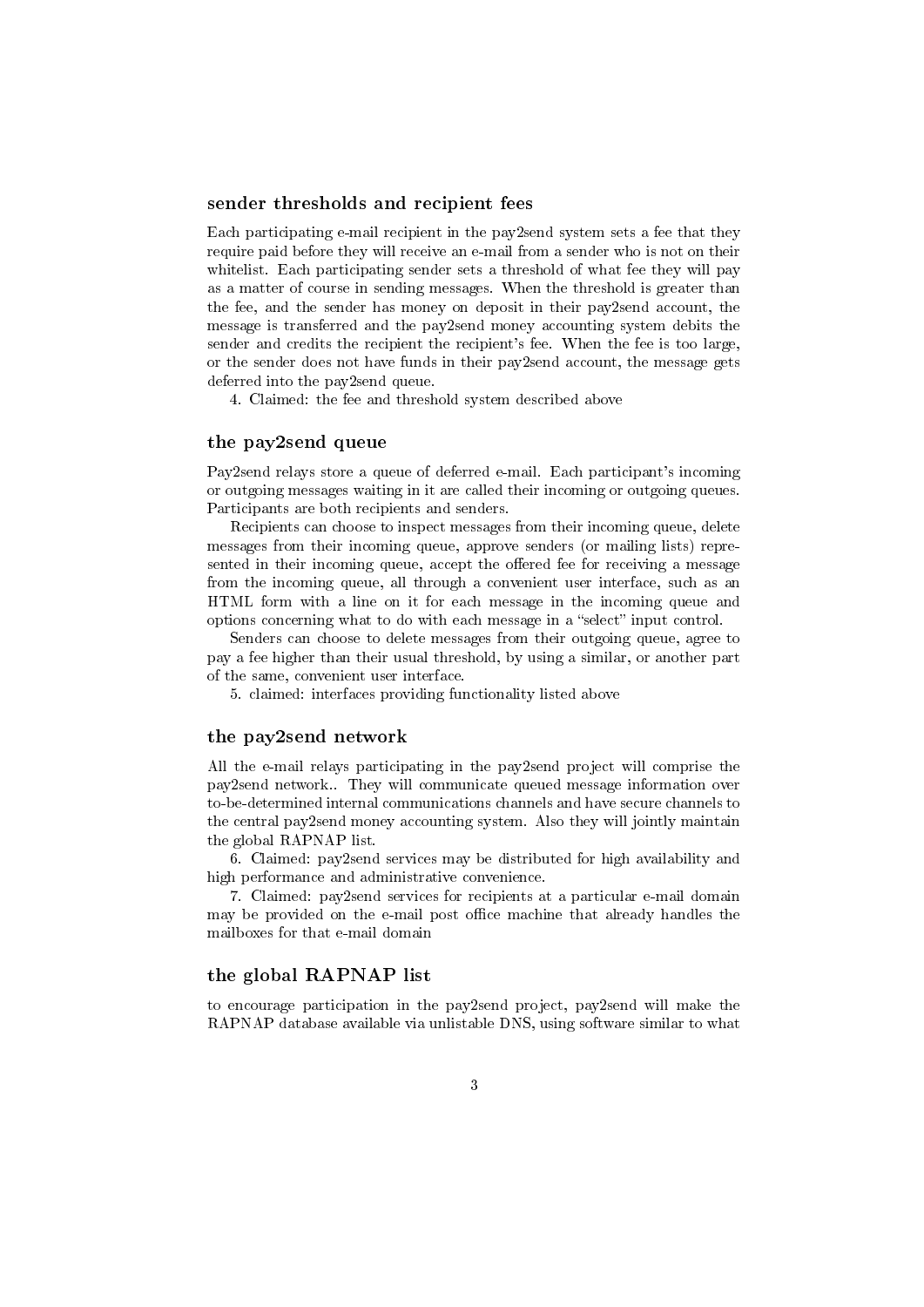is used to maintain the "realtime blackhole lists" of e-mail machines that have been compromised by bulk e-mailer nuisances. It is expected that the RAP-NAP entry for, say, "nicold@umkc.edu sends messages out using network address 134.193.143.159" may get encoded into the global RAPNAP list as the appearance of a DNS record for nicold.at.umkc.edu.via.159.143.193.134.rapnap.pay2send.com following current best DNS practices.

8. Claimed: the RAPNAP database

9. Claimed: using domain name service to distribute the RAPNAP data.

To limit participation in the project to subscribers only, the pay2send project may withold the RAPNAP database except to registered dues-paid participants.

10. Claimed: witholding RAPNAP data from non-participants

#### mailing list servers

Good mailing list software creates a unique return address for every message it sends out, and these return addresses are only used once. The pay2send network recognizes this, and pay2send MTA software treats mailing list traffic as a special case. By identifying mailing list messages and keying on other aspects of them, such as identifying the RAPNAP information in the mailing list header, the pay2send system continues to work..

11. Claimed: parsing RAPNAP data out of headers in mailing list messages works when the mailing list software is reliable and consistent in placement of RAPNAP data.

12. Claimed: a set of additional sender preferences concerning automatically paying for messages sent through mailing lists or not

- 13. Claimed: recipients can whitelist mailing lists
- 14. Claimed: recipients can whitelist whole mailing list servers

#### Groups of servers with similar function

high-volume e-mail sites will often use multiple post offices, each with its own network address, to handle the high outgoing load.

15. Claimed: The pay2send system includes a mechanism for administratively joining multiple machines to reduce redundant RAPNAP registrations

#### More use cases:

There are lots of possibilities for e-mail addresses that cost money to send to:

16. Claimed: use of the pay2send network to sell a demographicly selected opt-in mailing list

17. Claimed: use of the pay2send network to demand a share of monies collected in the previous claim

18. Claimed: use of the pay2send network to filter communications to busy professionals